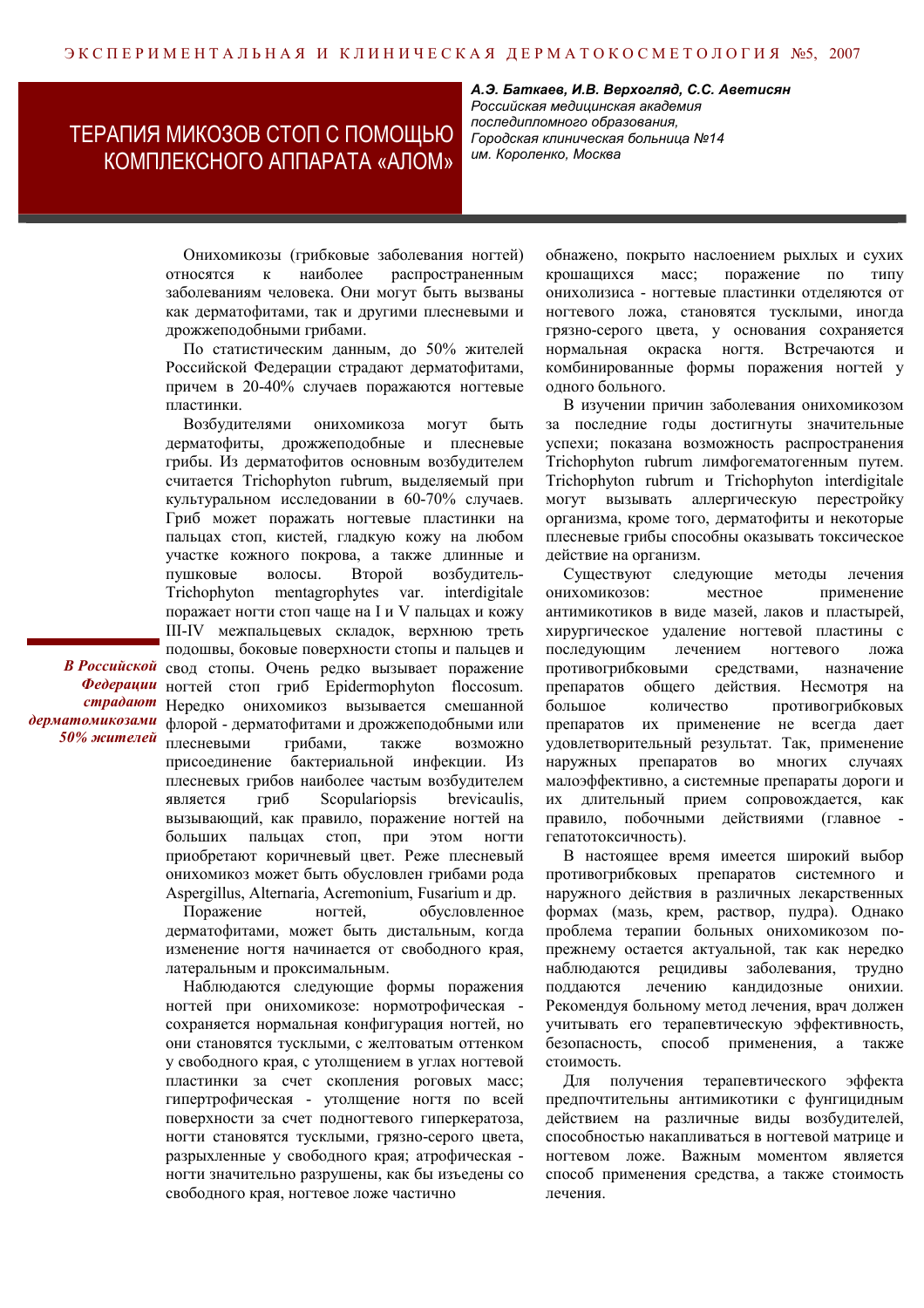При выборе метода лечения нужно учитывать тип и форму поражения, степень распространения, давность заболевания, скорость роста ногтей и обшее состояние больного (наличие сопутствующих заболеваний, состояние иммунной системы и др.). Необходим поиск новых подходов к терапии онихомикозов.

Российские ученые разработали комплексный аппарат «АЛОМ». уникальность КОТОРОГО заключена в депонировании лекарственного препарата (водный раствор антимикотика) в область поражения за счет использования комбинации 3 физических факторов - ультразвука, терапия микозов (фонофорез), магнитного и электрического полей стоп с (магнито- и электрофорез). Конструктивно аппарат применением «АЛОМ» состоит из 2 блоков: - электронного, основные режимы проводимой положительный терапии; блока основные режимы проводимой клинический терапии; блока ультразвуковой ванны, в которой и эффект осуществляется физиотерапевтическое воздействие фонофорезом, a также магнитофорезом и электрофорезом.

> Выбирая фонофорез, можно использовать стационарный излучатель, расположенный под днищем ванночки, погружной излучатель или их сочетание. Излучатели магнитного поля также находятся под днищем ванночки.

> При электрофорезе активным электродом является сама ванночка, а пассивный крепится на голени или запястье руки (в зависимости от локализации поражения). Выбор полярности на активном электроде в зависит от применяемого лекарственного средства.

> Проводились клинические испытания с целью опенки эффективности безопасности  $\boldsymbol{\mathrm{M}}$ применения аппарата «АЛОМ» у больных

различными формами онихомикозов и микозов кожи стоп. Под нашим наблюдением находилось 40 пациентов (28 женщин и 12 мужчин) в возрасте от 27 до 65 лет с различными формами микозов стоп. Длительность заболевания от 2 месяцев до 12 лет. Диагноз у всех был подтвержден лабораторно. Больных по клиническим формам можно распределить следующим образом: онихомикозом различных форм (20 пациентов); микозы кожи стоп: сквамозная форма (5 пациентов). интертригинозной  $(8)$ . дисгидротической  $(4)$  $\overline{M}$ сквамозногиперкератотической (3). Данные представлены в табл. 1, 2. Процедуры пациентам назначались 2-3 раза в неделю по 10 минут на каждую стопу. В качестве действующего вещества использовался раствор иодида калия.

При выборе метода лечения, учитывались клинические формы проявления онихомикозов, международной классификации. согласно предложенной (N. Zaias). Данная классификация учитывает выраженность полногтевого гиперкератоза и степень вовлеченности ногтевой пластинки. Тяжесть микотического процесса оценивалась в соответствии с клиническим индексом оценки тяжести нихомикозов (Ю.В. Сергеев).

У пациентов зрелого и старческого возраста наблюдалась сопутствующая неблагоприятному течению микотической инфекции. Так у 15 (75%) заболеваний, как диабетическая ангиопатия и варикозная болезнь **НИЖНИХ** конечностей различной степени тяжести (без трофических изменений кожи). Пациенты получали терапию в соответствии с диагнозами под контролем лечащих врачей.

Таблица 1

| Форма онихомикоза         | Число пациентов | % от общего числа<br>пролеченных |
|---------------------------|-----------------|----------------------------------|
| Дистально-латеральная     | 8               | 40                               |
| Поверхностная белая       | 3               | 15                               |
| Проксимальная подногтевая | 5               | 25                               |
| Тотально-дистрофическая   | 4               | 20                               |
|                           |                 |                                  |

Клинические формы онихомикоза у 20 пациентов

Таблица 2

## Наблюдаемые формы микоза кожи стоп у 20 пациентов

| Форма онихомикоза             | Число пациентов | % от общего числа<br>пролеченных |
|-------------------------------|-----------------|----------------------------------|
| Сквамозная                    | 5               | 25                               |
| Интертригиозная               | 8               | 40                               |
| Дисгидротическая              |                 | 20                               |
| Сквамозно-гиперкератотическая | 3               | 15                               |
|                               |                 |                                  |

Комплексная аппарата «АЛОМ» задающего